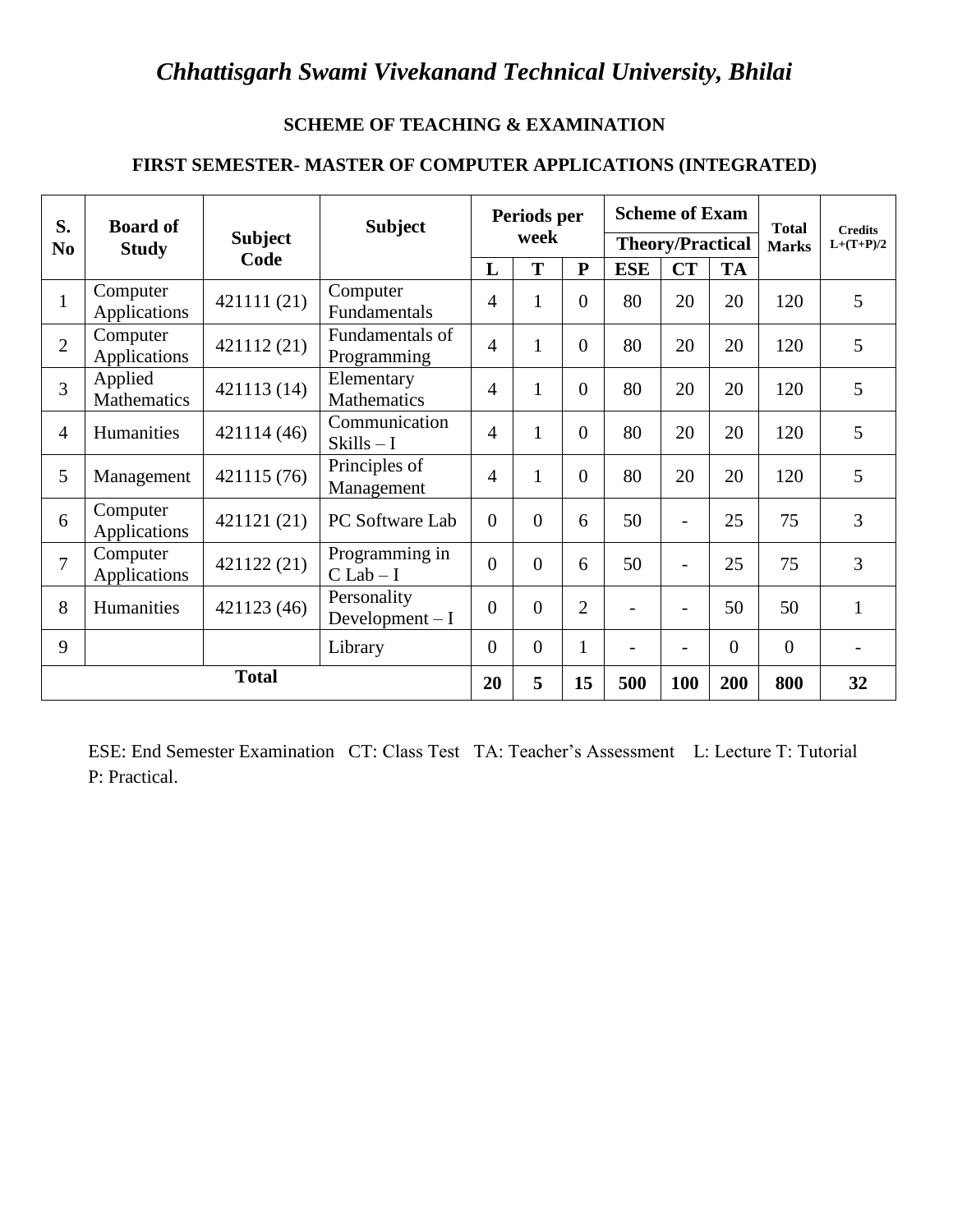#### **SCHEME OF TEACHING & EXAMINATION**

### **SECOND SEMESTER - MASTER OF COMPUTER APPLICATIONS (INTEGRATED)**

| S.             | <b>Board of</b>          | <b>Subject</b> |                                                           |                          | Periods per      |                |            | <b>Scheme of Exam</b>   |           | <b>Total</b> | <b>Credits</b> |
|----------------|--------------------------|----------------|-----------------------------------------------------------|--------------------------|------------------|----------------|------------|-------------------------|-----------|--------------|----------------|
| N <sub>0</sub> | <b>Study</b>             | Code           | <b>Subject</b>                                            |                          | week             |                |            | <b>Theory/Practical</b> |           | <b>Marks</b> | $L+(T+P)/2$    |
|                |                          |                |                                                           | L                        | T                | ${\bf P}$      | <b>ESE</b> | CT                      | <b>TA</b> |              |                |
| $\mathbf{1}$   | Computer<br>Applications | 421211 (21)    | <b>Digital Electronics</b>                                | 4                        | 1                | $\Omega$       | 80         | 20                      | 20        | 120          | 5              |
| $\overline{2}$ | Computer<br>Applications | 421212(21)     | Programming in C<br>Language                              | $\overline{4}$           | $\mathbf{1}$     | $\theta$       | 80         | 20                      | 20        | 120          | $\overline{5}$ |
| 3              | Applied<br>Mathematics   | 421213 (14)    | Mathematical<br>Foundations of<br><b>Computer Science</b> | $\overline{\mathcal{L}}$ | 1                | $\theta$       | 80         | 20                      | 20        | 120          | 5              |
| $\overline{4}$ | Humanities               | 421214 (46)    | Communication<br>Skills - II                              | 4                        | 1                | $\Omega$       | 80         | 20                      | 20        | 120          | 5              |
| 5              | Management               | 421215 (76)    | Accounting $&$<br>Management<br>Control                   | 4                        | 1                | $\Omega$       | 80         | 20                      | 20        | 120          | 5              |
| 6              | Computer<br>Applications | 421221 (21)    | <b>Digital Electronics</b><br>Lab                         | $\theta$                 | $\theta$         | 6              | 50         |                         | 25        | 75           | 3              |
| $\overline{7}$ | Computer<br>Applications | 421222 (21)    | Programming in C<br>Lab - II                              | $\overline{0}$           | $\theta$         | 6              | 50         | $\overline{a}$          | 25        | 75           | 3              |
| 8              | Humanities               | 421223 (46)    | Personality<br>Development $-II$                          | $\theta$                 | $\theta$         | $\overline{2}$ |            |                         | 50        | 50           | 1              |
| 9              |                          |                | Library                                                   | $\overline{0}$           | $\boldsymbol{0}$ |                |            | $\overline{a}$          | $\Omega$  | $\Omega$     |                |
| <b>Total</b>   |                          | 20             | 5                                                         | 15                       | 500              | 100            | 200        | 800                     | 32        |              |                |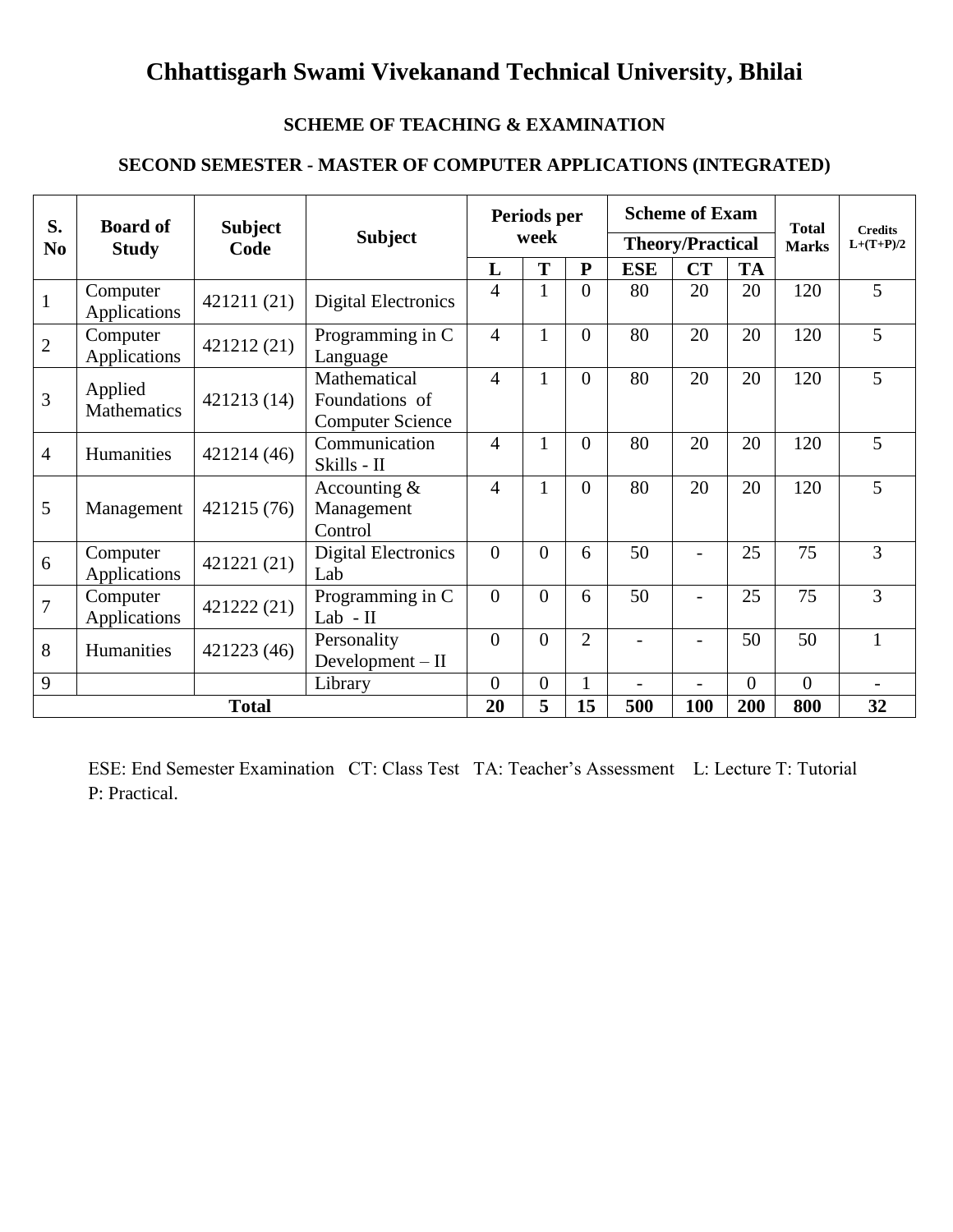### **SCHEME OF TEACHING & EXAMINATION**

#### **THIRD SEMESTER - MASTER OF COMPUTER APPLICATIONS (INTEGRATED)**

| S.             | <b>Board of</b>          |                |                                                                        |                | <b>Periods</b> |                | <b>Scheme of Exam</b>   |                          |                |                              |                               |
|----------------|--------------------------|----------------|------------------------------------------------------------------------|----------------|----------------|----------------|-------------------------|--------------------------|----------------|------------------------------|-------------------------------|
| N <sub>0</sub> | <b>Study</b>             | <b>Subject</b> | <b>Subject</b>                                                         |                | per week       |                | <b>Theory/Practical</b> |                          |                | <b>Total</b><br><b>Marks</b> | <b>Credits</b><br>$L+(T+P)/2$ |
|                |                          | Code           |                                                                        | L              | T              | P              | <b>ESE</b>              | CT                       | <b>TA</b>      |                              |                               |
| $\mathbf{1}$   | Computer<br>Applications | 421311 (21)    | Data Structures                                                        | $\overline{4}$ | $\mathbf{1}$   | $\overline{0}$ | 80                      | 20                       | 20             | 120                          | 5                             |
| $\overline{2}$ | Computer<br>Applications | 421312 (21)    | Internet & Web<br>Technology                                           | $\overline{4}$ | $\mathbf{1}$   | $\overline{0}$ | 80                      | 20                       | 20             | 120                          | 5                             |
| 3              | Applied<br>Mathematics   | 421313 (14)    | Computer Oriented<br><b>Numerical Analysis</b>                         | $\overline{4}$ | $\mathbf{1}$   | $\overline{0}$ | 80                      | 20                       | 20             | 120                          | 5                             |
| $\overline{4}$ | Computer<br>Applications | 421314 (21)    | <b>Information System</b><br>Analysis, Design<br>and<br>Implementation | $\overline{4}$ | $\mathbf{1}$   | $\overline{0}$ | 80                      | 20                       | 20             | 120                          | 5                             |
| 5              | Computer<br>Applications | 421315 (21)    | <b>Object Oriented</b><br>Methodology and<br>$C++$                     | $\overline{4}$ | $\mathbf{1}$   | $\overline{0}$ | 80                      | 20                       | 20             | 120                          | 5                             |
| 6              | Computer<br>Applications | 421321 (21)    | Data Structures Lab                                                    | $\overline{0}$ | $\overline{0}$ | 6              | 50                      | -                        | 25             | 75                           | 3                             |
| $\overline{7}$ | Computer<br>Applications | 421322 (21)    | Programming Lab<br>in $C++$                                            | $\theta$       | $\overline{0}$ | 6              | 50                      | $\overline{\phantom{0}}$ | 25             | 75                           | 3                             |
| 8              | Humanities               | 421323 (46)    | Group Discussion-I                                                     | $\overline{0}$ | $\overline{0}$ | $\overline{2}$ | $\frac{1}{2}$           | $\overline{\phantom{0}}$ | 50             | 50                           | $\mathbf{1}$                  |
| 9              |                          |                | Library                                                                | $\overline{0}$ | $\mathbf{0}$   | $\mathbf{1}$   | $\overline{a}$          |                          | $\overline{0}$ | $\mathbf{0}$                 |                               |
|                |                          | <b>Total</b>   |                                                                        | 20             | 5              | 15             | 500                     | 100                      | 200            | 800                          | 32                            |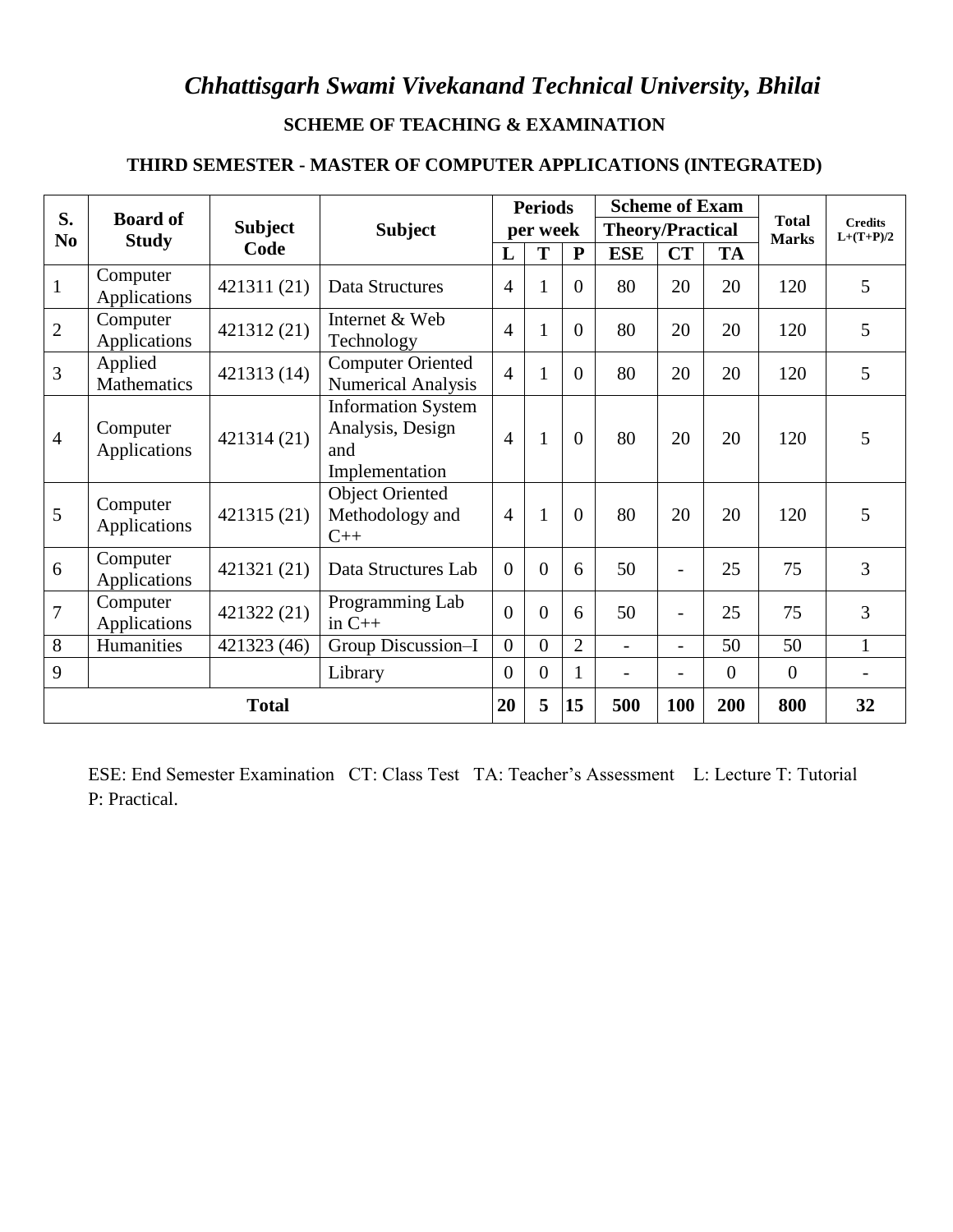### **SCHEME OF TEACHING & EXAMINATION**

### **FOURTH SEMESTER - MASTER OF COMPUTER APPLICATIONS (INTEGRATED)**

| S.<br>N <sub>0</sub> | <b>Board of</b><br><b>Study</b> | <b>Subject</b> | <b>Subject</b>                                          |                | week           | Periods per    |            | <b>Scheme of Exam</b><br><b>Theory/Practical</b> |                | <b>Total</b><br><b>Marks</b> | <b>Credits</b><br>$L+$ |
|----------------------|---------------------------------|----------------|---------------------------------------------------------|----------------|----------------|----------------|------------|--------------------------------------------------|----------------|------------------------------|------------------------|
|                      |                                 | Code           |                                                         | L              | T              | ${\bf P}$      | <b>ESE</b> | CT                                               | <b>TA</b>      |                              | $(T+P)/2$              |
| $\mathbf{1}$         | Computer<br>Applications        | 421411 (21)    | <b>Operating System</b>                                 | 4              | 1              | $\theta$       | 80         | 20                                               | 20             | 120                          | 5                      |
| $\overline{2}$       | Computer<br>Applications        | 421412 (21)    | Data base Management<br>System                          | $\overline{4}$ | $\mathbf{1}$   | $\Omega$       | 80         | 20                                               | 20             | 120                          | 5                      |
| 3                    | Computer<br>Applications        | 421413 (21)    | Management of<br><b>Information System</b>              | $\overline{4}$ | 1              | $\Omega$       | 80         | 20                                               | 20             | 120                          | 5                      |
| 4                    | Computer<br>Applications        | 421414 (21)    | Web Designing<br>Technology<br>(HTML,XML,ASP,JSP,<br>C# | $\overline{4}$ | $\mathbf{1}$   | $\Omega$       | 80         | 20                                               | 20             | 120                          | 5                      |
| 5                    | Computer<br>Applications        | 421415 (21)    | <b>Computer Organization</b><br>& Architecture          | $\overline{4}$ | 1              | $\Omega$       | 80         | 20                                               | 20             | 120                          | 5                      |
| 6                    | Computer<br>Applications        | 421421 (21)    | Data base Management<br>System Lab                      | $\theta$       | $\overline{0}$ | 6              | 50         | $\overline{\phantom{a}}$                         | 25             | 75                           | 3                      |
| $\overline{7}$       | Computer<br>Applications        | 421422 (21)    | Web Designing<br><b>Technology Lab</b>                  | $\overline{0}$ | $\overline{0}$ | 6              | 50         | $\overline{\phantom{0}}$                         | 25             | 75                           | 3                      |
| 8                    | Humanities                      | 421423 (46)    | Group Discussion - II                                   | $\overline{0}$ | $\overline{0}$ | $\overline{2}$ |            | $\overline{a}$                                   | 50             | 50                           | $\mathbf{1}$           |
| 9                    |                                 |                | Library                                                 | $\overline{0}$ | $\theta$       | $\mathbf{1}$   |            | $\overline{\phantom{0}}$                         | $\overline{0}$ | $\overline{0}$               |                        |
|                      |                                 | <b>Total</b>   |                                                         | 20             | 5              | 15             | 500        | 100                                              | 200            | 800                          | 32                     |

ESE: End Semester Examination CT: Class Test TA: Teacher's Assessment L: Lecture

T: Tutorial P: Practical.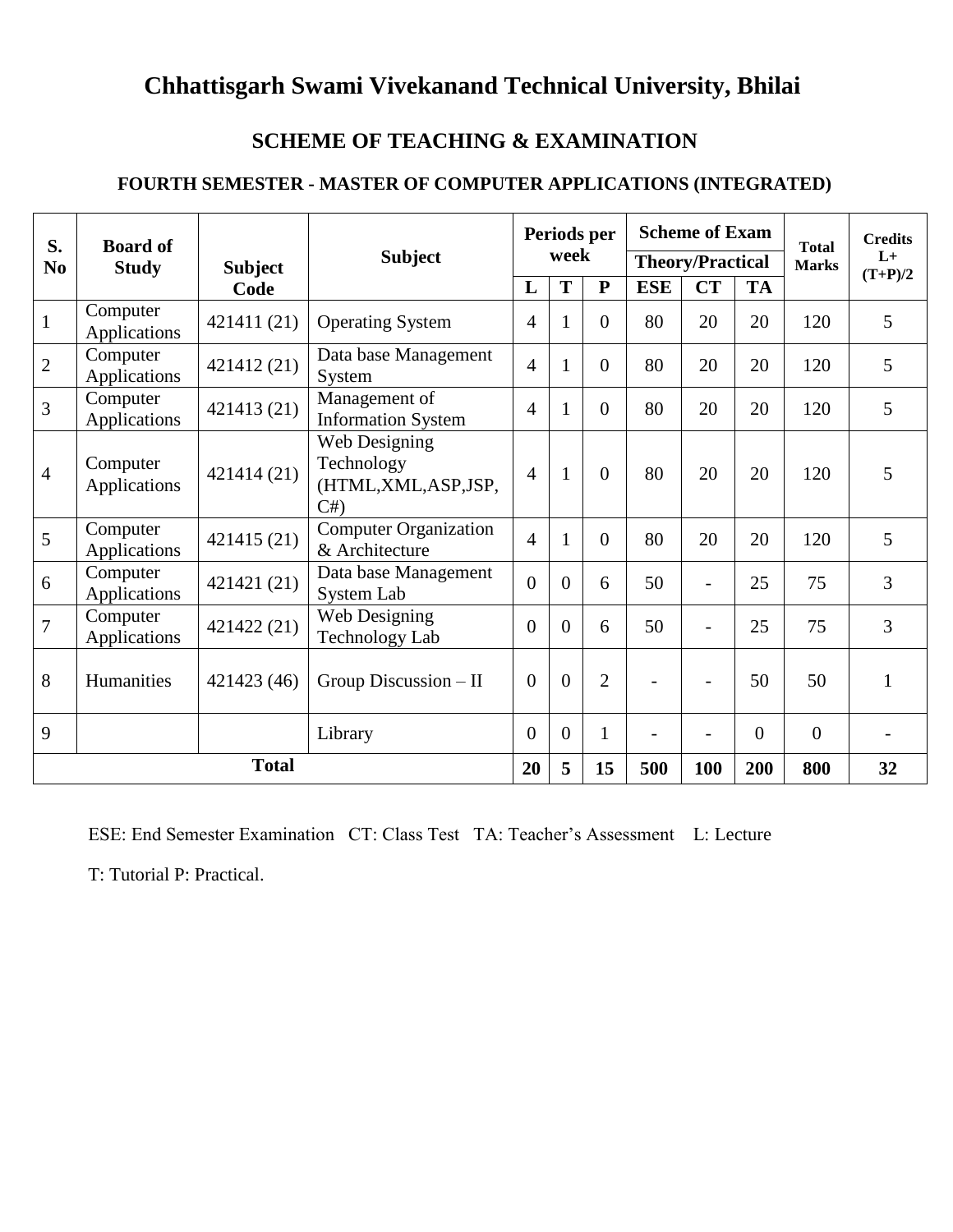### **SCHEME OF TEACHING & EXAMINATION**

### **FIFTH SEMESTER - MASTER OF COMPUTER APPLICATIONS (INTEGRATED)**

| S.<br>N <sub>0</sub> | <b>Board of</b>          | <b>Subject</b> | <b>Subject</b>                                   |                | Periods per<br>week |           |                | <b>Scheme of Exam</b>    |           | <b>Total</b><br><b>Marks</b> | <b>Credits</b><br>$L+$ |
|----------------------|--------------------------|----------------|--------------------------------------------------|----------------|---------------------|-----------|----------------|--------------------------|-----------|------------------------------|------------------------|
|                      | <b>Study</b>             | Code           |                                                  |                |                     |           |                | <b>Theory/Practical</b>  |           |                              | $(T+P)/2$              |
|                      |                          |                |                                                  | L              | T                   | ${\bf P}$ | <b>ESE</b>     | CT                       | <b>TA</b> |                              |                        |
| $\mathbf{1}$         | Computer<br>Applications | 421511 (21)    | <b>Computer Networks</b><br>and<br>Communication | $\overline{4}$ | $\mathbf{1}$        | $\Omega$  | 80             | 20                       | 20        | 120                          | 5                      |
| $\overline{2}$       | Computer<br>Applications | 421512(21)     | Unix Operating System<br>and Shell programming   | $\overline{4}$ | $\mathbf{1}$        | $\theta$  | 80             | 20                       | 20        | 120                          | 5                      |
| 3                    | Computer<br>Applications | 421513 (21)    | Software Engineering                             | $\overline{4}$ | $\mathbf{1}$        | $\Omega$  | 80             | 20                       | 20        | 120                          | 5                      |
| $\overline{4}$       | Management               | 421514 (76)    | Organisational<br>Behaviour                      | 4              | 1                   | $\Omega$  | 80             | 20                       | 20        | 120                          | 5                      |
| 5                    | Computer<br>Applications | 421515 (21)    | Programming in .Net<br>Framework                 | $\overline{4}$ | $\mathbf{1}$        | $\theta$  | 80             | 20                       | 20        | 120                          | 5                      |
| 6                    | Computer<br>Applications | 421521 (21)    | Unix Lab                                         | $\theta$       | $\theta$            | 6         | 50             | -                        | 25        | 75                           | 3                      |
| 7                    | Computer<br>Applications | 421522 (21)    | Programming in .NET<br>Framework Lab             | $\overline{0}$ | $\overline{0}$      | 6         | 50             |                          | 25        | 75                           | 3                      |
| 8                    | Humanities               | 421523 (46)    | Report Writing &<br>Seminar                      | $\theta$       | $\overline{0}$      | 3         | $\overline{a}$ | $\overline{\phantom{0}}$ | 50        | 50                           | $\overline{2}$         |
|                      |                          | <b>Total</b>   |                                                  | 20             | 5                   | 15        | 500            | 100                      | 200       | 800                          | 33                     |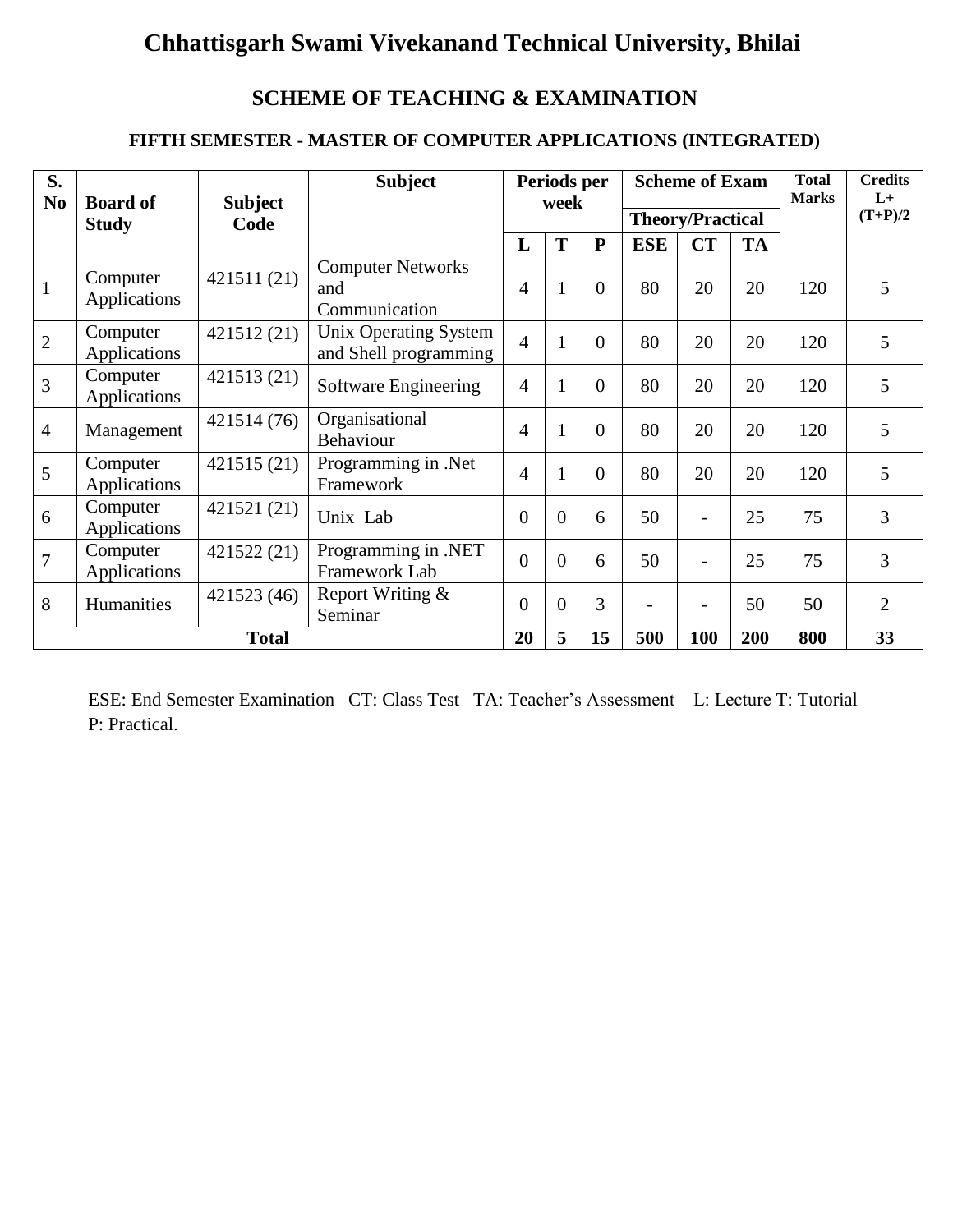### **SCHEME OF TEACHING & EXAMINATION**

### **SIXTH SEMESTER - MASTER OF COMPUTER APPLICATIONS (INTEGRATED)**

| S.             | <b>Board of</b>          | <b>Subject</b>       | <b>Subject</b>                         | Periods per<br>week |                | <b>Scheme of Exam</b>    |                           |                          | <b>Total</b><br><b>Marks</b> | <b>Credits</b><br>$L+(T+P)/2$ |                |
|----------------|--------------------------|----------------------|----------------------------------------|---------------------|----------------|--------------------------|---------------------------|--------------------------|------------------------------|-------------------------------|----------------|
| N <sub>0</sub> | <b>Study</b>             | Code                 |                                        |                     |                |                          | <b>Theory / Practical</b> |                          |                              |                               |                |
|                |                          |                      |                                        | L                   | T              | P                        | <b>ESE</b>                | <b>CT</b>                | <b>TA</b>                    |                               |                |
| $\mathbf{1}$   | Computer<br>Applications | 421611 (21)          | Programming in Core<br><b>JAVA</b>     | 4                   | $\mathbf{1}$   | $\Omega$                 | 80                        | 20                       | 20                           | 120                           | 5              |
| $\overline{2}$ | Computer<br>Applications | 421612 (21)          | Multimedia Tools and<br>Applications   | 4                   | $\mathbf{1}$   | $\Omega$                 | 80                        | 20                       | 20                           | 120                           | 5              |
| $\overline{3}$ | Computer<br>Applications | 421613 (21)          | <b>Enterprise Resource</b><br>Planning | 4                   | $\mathbf{1}$   | $\Omega$                 | 80                        | 20                       | 20                           | 120                           | 5              |
| $\overline{4}$ | Computer<br>Applications | 421614 (21)          | Network Programming                    | 4                   | 1              | $\Omega$                 | 80                        | 20                       | 20                           | 120                           | 5              |
| 5              |                          | <b>Refer Table–I</b> | <b>Open Elective-I</b>                 | 4                   | 1              | $\Omega$                 | 80                        | 20                       | 20                           | 120                           | 5              |
| 6              | Computer<br>Applications | 421621 (21)          | Programming in JAVA<br>$Lab-I$         | $\overline{0}$      | $\overline{0}$ | $\overline{\mathcal{A}}$ | 50                        | $\overline{\phantom{a}}$ | 25                           | 75                            | $\overline{2}$ |
| $\overline{7}$ | Computer<br>Applications | 421622 (21)          | Multimedia Lab                         | $\Omega$            | $\theta$       | $\overline{4}$           | 50                        | $\overline{\phantom{a}}$ | 25                           | 75                            | $\overline{2}$ |
| 8              | Computer<br>Applications | 421623 (21)          | Project $-I$                           | $\overline{0}$      | $\overline{0}$ | $\overline{7}$           | 75                        | $\overline{\phantom{a}}$ | 25                           | 100                           | $\overline{4}$ |
| <b>Total</b>   |                          | 20                   | 5                                      | 15                  | 575            | 100                      | 175                       | 850                      | 33                           |                               |                |

ESE: End Semester Examination CT: Class Test TA: Teacher's Assessment L: Lecture T: Tutorial P: Practical.

#### **Table - I Open Elective – I**

| S. No     | <b>Board of Studies</b>      | <b>Subject Code</b> | <b>Subject</b>                      |
|-----------|------------------------------|---------------------|-------------------------------------|
|           | <b>Computer Applications</b> | 421631 (21)         | <b>Digital Image Processing</b>     |
| $\bigcap$ | <b>Computer Applications</b> | 421632 (21)         | <b>Bio-Informatics</b>              |
|           | <b>Computer Applications</b> | 421633 (21)         | <b>Real Time Systems</b>            |
| 4         | Management                   | 421634 (76)         | <b>Intellectual Property Rights</b> |
|           | <b>Computer Applications</b> | 421635 (21)         | <b>Soft Computing</b>               |

Note (1)- 1/4th of total strength of students subject to Minimum Strength of twenty students is required to offer an elective in the college in a particular academic session.

Note (2) - Choice of elective course once made for an examination cannot be changed.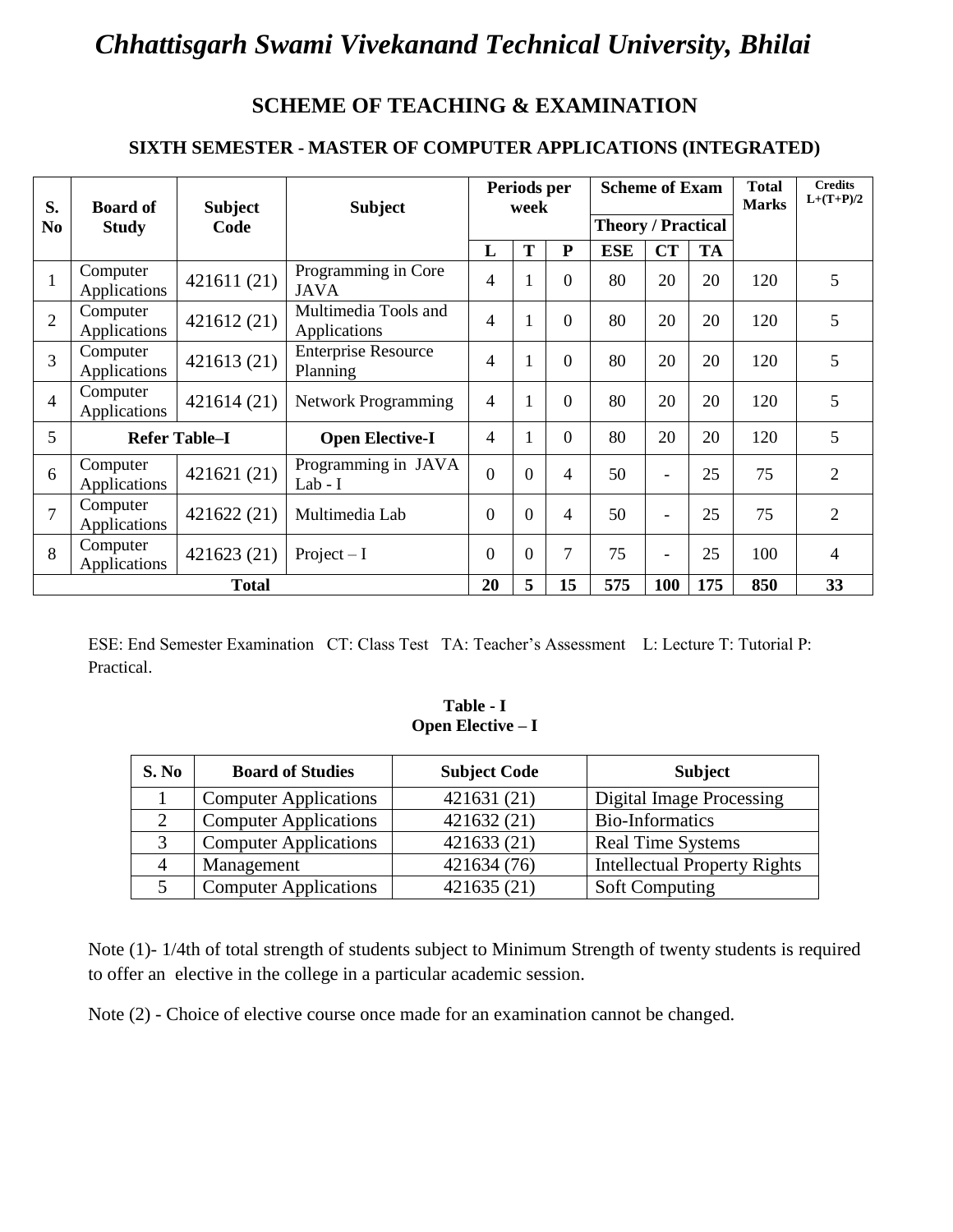### **SEVENTH SEMESTER - MASTER OF COMPUTER APPLICATIONS (INTEGRATED)**

| S.<br>N <sub>0</sub> | <b>Board of</b><br><b>Study</b> | <b>Subject</b><br>Code | <b>Period/week</b><br><b>Subject</b>         |                | <b>Scheme of Exam</b><br><b>Theory/Practical</b> |                |            | <b>Total</b><br><b>Marks</b> | <b>Credit</b><br>$L+(T+P)/2$ |     |                |
|----------------------|---------------------------------|------------------------|----------------------------------------------|----------------|--------------------------------------------------|----------------|------------|------------------------------|------------------------------|-----|----------------|
|                      |                                 |                        |                                              | L              | T                                                | ${\bf P}$      | <b>ESE</b> | CT                           | <b>TA</b>                    |     |                |
| $\mathbf{1}$         | Computer<br>Applications        | 421711 (21)            | Programming in<br><b>Advanced JAVA</b>       | 4              | $\mathbf{1}$                                     | $\theta$       | 80         | 20                           | 20                           | 120 | 5              |
| $\overline{2}$       | Computer<br>Applications        | 421712 (21)            | <b>Formal Languages</b><br>& Automata Theory | $\overline{4}$ | 1                                                | $\theta$       | 80         | 20                           | 20                           | 120 | 5              |
| 3                    | Computer<br>Applications        | 421713 (21)            | <b>Computer Graphics</b>                     | $\overline{4}$ | 1                                                | $\theta$       | 80         | 20                           | 20                           | 120 | 5              |
| $\overline{4}$       | Computer<br>Applications        | 421714 (21)            | Data Warehousing<br>$&$ Mining               | $\overline{4}$ | $\mathbf{1}$                                     | $\overline{0}$ | 80         | 20                           | 20                           | 120 | 5              |
| 5                    | Humanities                      | 421715 (46)            | Professional<br>Communication in<br>English  | $\overline{4}$ | $\mathbf{1}$                                     | $\Omega$       | 80         | 20                           | 20                           | 120 | 5              |
| 6                    | Computer<br>Applications        | 421721 (21)            | JAVA Lab - II                                | $\overline{0}$ | $\theta$                                         | 6              | 50         | $\overline{\phantom{a}}$     | 25                           | 75  | 3              |
| $\overline{7}$       | Computer<br>Applications        | 421722 (21)            | <b>Computer Graphics</b><br>Lab              | $\theta$       | $\overline{0}$                                   | 6              | 50         |                              | 25                           | 75  | 3              |
| 8                    | Management                      | 421723 (76)            | <b>Managerial Skills</b>                     | $\overline{0}$ | $\overline{0}$                                   | 3              |            | $\overline{a}$               | 50                           | 50  | $\overline{2}$ |
|                      |                                 | <b>Total</b>           |                                              | 20             | 5                                                | 15             | 500        | 100                          | 200                          | 800 | 33             |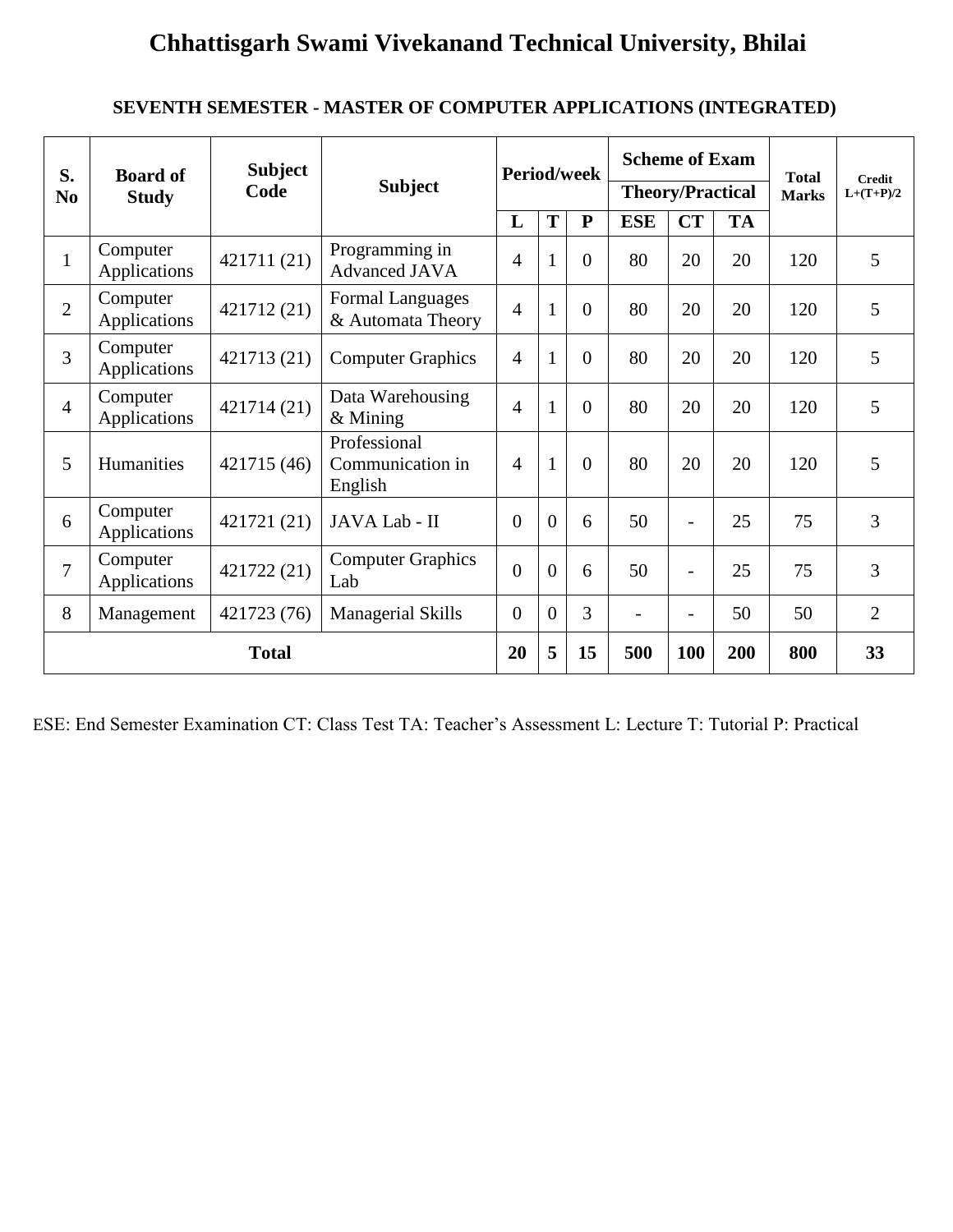### **EIGHTH SEMESTER - MASTER OF COMPUTER APPLICATIONS (INTEGRATED)**

| S.             | <b>Board of</b>               |                |                                              |                |                | <b>Period/week</b> |                         | <b>Scheme of Exam</b>    |           | <b>Total</b> | <b>Credit</b>     |
|----------------|-------------------------------|----------------|----------------------------------------------|----------------|----------------|--------------------|-------------------------|--------------------------|-----------|--------------|-------------------|
| N <sub>0</sub> | <b>Study</b>                  | <b>Subject</b> | <b>Subject</b>                               |                |                |                    | <b>Theory/Practical</b> |                          |           | <b>Marks</b> | $L+$<br>$(T+P)/2$ |
|                |                               | Code           |                                              | L              | T              | ${\bf P}$          | <b>ESE</b>              | <b>CT</b>                | <b>TA</b> |              |                   |
|                | Computer<br>Applications      | 421811 (21)    | <b>Compiler Design</b>                       | 4              |                | $\Omega$           | 80                      | 20                       | 20        | 120          | 5                 |
| $\overline{2}$ | Computer<br>Applications      | 421812 (21)    | Artificial Intelligence<br>and Expert System | $\overline{4}$ |                | $\Omega$           | 80                      | 20                       | 20        | 120          | 5                 |
| 3              | Applied<br><b>Mathematics</b> | 421813 (14)    | <b>Computer Oriented</b><br>Optimization     | 4              |                | $\overline{0}$     | 80                      | 20                       | 20        | 120          | 5                 |
| $\overline{4}$ | <b>Refer Table-II</b>         |                | Elective-II                                  | 4              |                | $\overline{0}$     | 80                      | 20                       | 20        | 120          | 5                 |
| 5              | <b>Refer Table-III</b>        |                | <b>Elective-III</b>                          | 4              |                | $\overline{0}$     | 80                      | 20                       | 20        | 120          | 5                 |
| 6              | Computer<br>Applications      | 421821 (21)    | Artificial Intelligence<br>Lab               | $\overline{0}$ | $\theta$       | 4                  | 50                      | $\overline{\phantom{0}}$ | 25        | 75           | $\overline{2}$    |
| 7              | Computer<br>Applications      | 421822 (21)    | Software Technology<br>Lab(Android)          | $\overline{0}$ | $\theta$       | 4                  | 50                      |                          | 25        | 75           | $\overline{2}$    |
| 8              | Computer<br>Applications      | 421823 (21)    | Project-II                                   | $\overline{0}$ | $\overline{0}$ | 7                  | 75                      |                          | 25        | 100          | $\overline{4}$    |
|                | <b>Total</b>                  |                |                                              | 20             | 5              | 15                 | 575                     | 100                      | 175       | 850          | 33                |

ESE: End Semester Examination CT: Class Test TA: Teacher's Assessment L: Lecture T: Tutorial P: Practical **Table II: Elective – II**

| S. No | <b>Board of Studies</b>      | <b>Subject Code</b> | <b>Subject</b>                 |
|-------|------------------------------|---------------------|--------------------------------|
|       | <b>Computer Applications</b> | 421831 (21)         | Neural Network & Fuzzy Logic   |
|       | <b>Computer Applications</b> | 421832 (21)         | Logic & Functional programming |
|       | <b>Computer Applications</b> | 421833 (21)         | Modelling & Simulation         |
| 4     | <b>Computer Applications</b> | 421834 (21)         | Decision Support System        |
|       | <b>Computer Applications</b> | 421835 (21)         | <b>Pattern Recognition</b>     |

### **Table III: Elective – III**

| S. No | <b>Board of Studies</b> | <b>Subject Code</b> | <b>Subject</b>                    |
|-------|-------------------------|---------------------|-----------------------------------|
|       | Management              | 421841 (76)         | <b>Managerial Economics</b>       |
|       | Management              | 421842 (76)         | <b>Technology Management</b>      |
|       | Management              | 421843 (76)         | <b>Organizational Development</b> |
|       | Management              | 421844 (76)         | Knowledge Entrepreneurship        |

Note (1)- 1/4th of total strength of students subject to Minimum Strength of twenty students is required to offer an elective in the college in a particular academic session.

Note (2) - Choice of elective course once made for an examination cannot be changed.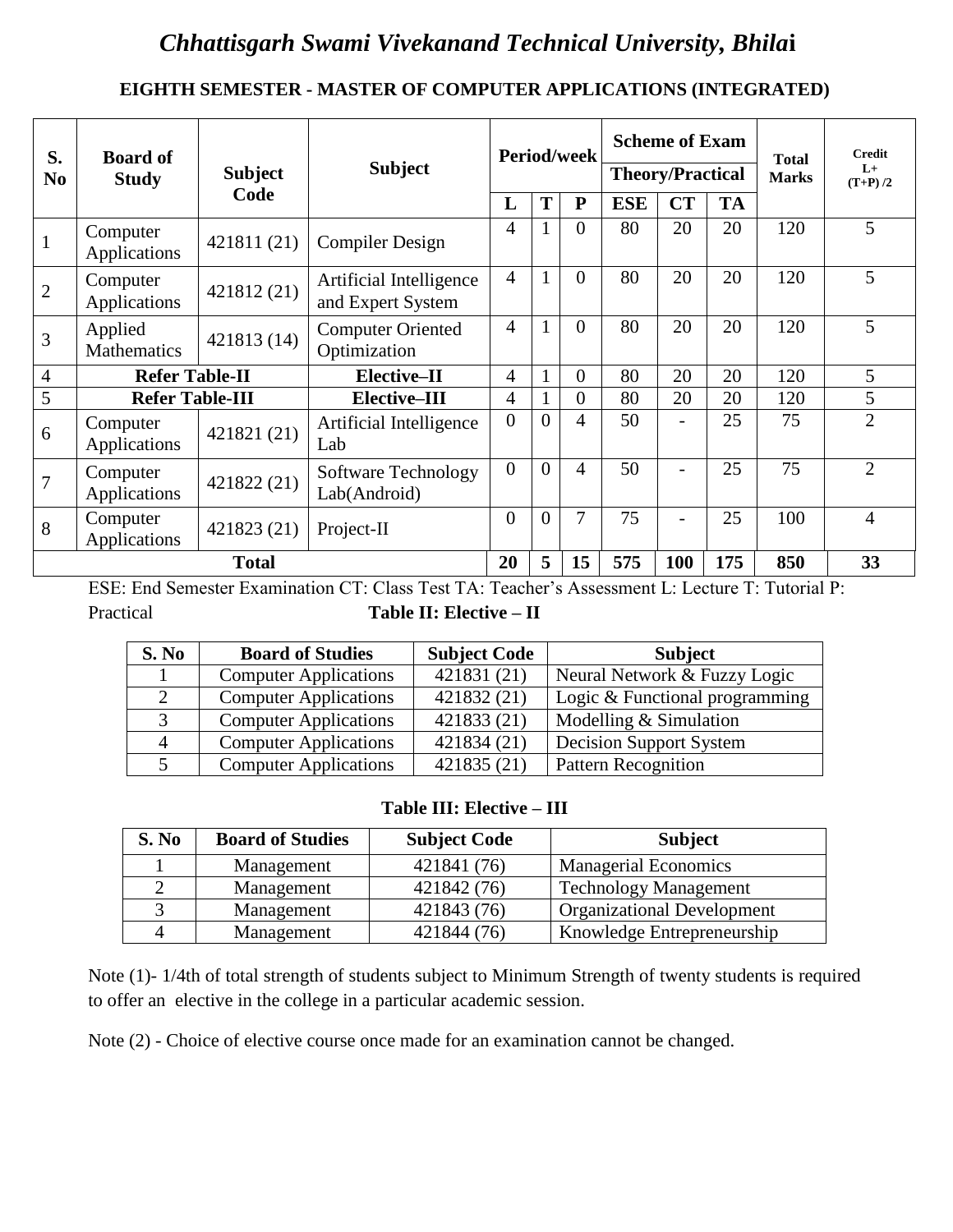### **NINTH SEMESTER - MASTER OF COMPUTER APPLICATIONS (INTEGRATED)**

| S.             | <b>Board of</b>          |                |                                    |                |              | <b>Period/week</b> |            | <b>Scheme of Exam</b>    |           | <b>Total</b> | <b>Credit</b>     |
|----------------|--------------------------|----------------|------------------------------------|----------------|--------------|--------------------|------------|--------------------------|-----------|--------------|-------------------|
| N <sub>0</sub> | <b>Study</b>             | <b>Subject</b> | <b>Subject</b>                     |                |              |                    |            | <b>Theory/Practical</b>  |           | <b>Marks</b> | $L+$<br>$(T+P)/2$ |
|                |                          | Code           |                                    | L              | T            | $\mathbf{P}$       | <b>ESE</b> | CT                       | <b>TA</b> |              |                   |
|                | Computer<br>Applications | 421911 (21)    | Design & Analysis of<br>Algorithms | 4              |              | $\overline{0}$     | 80         | 20                       | 20        | 120          | 5                 |
| $\overline{2}$ | Computer<br>Applications | 421912 (21)    | Software Project<br>Management     | $\overline{4}$ | $\mathbf{1}$ | $\theta$           | 80         | 20                       | 20        | 120          | 5                 |
| 3              | Computer<br>Applications | 421913 (21)    | <b>Cyber Security</b>              | $\overline{4}$ | 1            | $\theta$           | 80         | 20                       | 20        | 120          | 5                 |
| 4              | <b>Refer Table-IV</b>    |                | <b>Elective-IV</b>                 | $\overline{4}$ | $\mathbf{1}$ | $\theta$           | 80         | 20                       | 20        | 120          | 5                 |
| 5              | <b>Refer Table-V</b>     |                | Elective-V                         | 4              | 1            | $\Omega$           | 80         | 20                       | 20        | 120          | 5                 |
| 6              | Computer<br>Applications | 421921 (21)    | <b>Cyber Security Lab</b>          | $\overline{0}$ | $\theta$     | 4                  | 50         | $\overline{\phantom{a}}$ | 25        | 75           | $\overline{2}$    |
| 7              | Computer<br>Applications | 421922 (21)    | Software Technology<br>Lab(PHP)    | $\overline{0}$ | $\theta$     | 4                  | 50         | $\blacksquare$           | 25        | 75           | $\overline{2}$    |
| 8              | Computer<br>Applications | 421923 (21)    | Project-III                        | $\theta$       | $\theta$     | 7                  | 75         | $\overline{\phantom{a}}$ | 25        | 100          | $\overline{4}$    |
|                |                          | <b>Total</b>   |                                    | 20             | 5            | 15                 | 575        | 100                      | 175       | 850          | 33                |

ESE: End Semester Examination CT: Class Test TA: Teacher's Assessment L: Lecture T: Tutorial P: Practical

#### **Table IV: Elective – IV**

| S. No                 | <b>Board of Studies</b>      | <b>Subject Code</b> | <b>Subject</b>                         |  |  |  |  |  |  |  |
|-----------------------|------------------------------|---------------------|----------------------------------------|--|--|--|--|--|--|--|
|                       | <b>Computer Applications</b> | 421931 (21)         | <b>Natural Language Processing</b>     |  |  |  |  |  |  |  |
| 2                     | <b>Computer Applications</b> | 421932 (21)         | <b>Distributed Databases</b>           |  |  |  |  |  |  |  |
| 3                     | <b>Computer Applications</b> | 421933 (21)         | Robotics & Computer Vision             |  |  |  |  |  |  |  |
| $\overline{4}$        | <b>Computer Applications</b> | 421934 (21)         | <b>Parallel Processing</b>             |  |  |  |  |  |  |  |
| 5                     | <b>Computer Applications</b> | 421935 (21)         | Middleware Technologies                |  |  |  |  |  |  |  |
| Table V: Elective - V |                              |                     |                                        |  |  |  |  |  |  |  |
| S. No                 | <b>Board of Studies</b>      | <b>Subject Code</b> | <b>Subject</b>                         |  |  |  |  |  |  |  |
|                       | <b>Computer Applications</b> | 421941 (21)         | Software Testing and Quality Assurance |  |  |  |  |  |  |  |
| $\overline{2}$        | <b>Computer Applications</b> | 421942 (21)         | Mobile Computing                       |  |  |  |  |  |  |  |
| 3                     | <b>Computer Applications</b> | 421943 (21)         | <b>Grid Computing</b>                  |  |  |  |  |  |  |  |
| 4                     | <b>Computer Applications</b> | 421944 (21)         | Virtualization and Cloud Computing     |  |  |  |  |  |  |  |
| 5                     | <b>Computer Applications</b> | 421945 (21)         | <b>Big Data Analytics</b>              |  |  |  |  |  |  |  |

Note (1)- 1/4th of total strength of students subject to Minimum Strength of twenty students is required to offer an elective in the college in a particular academic session.

Note (2) - Choice of elective course once made for an examination cannot be changed.